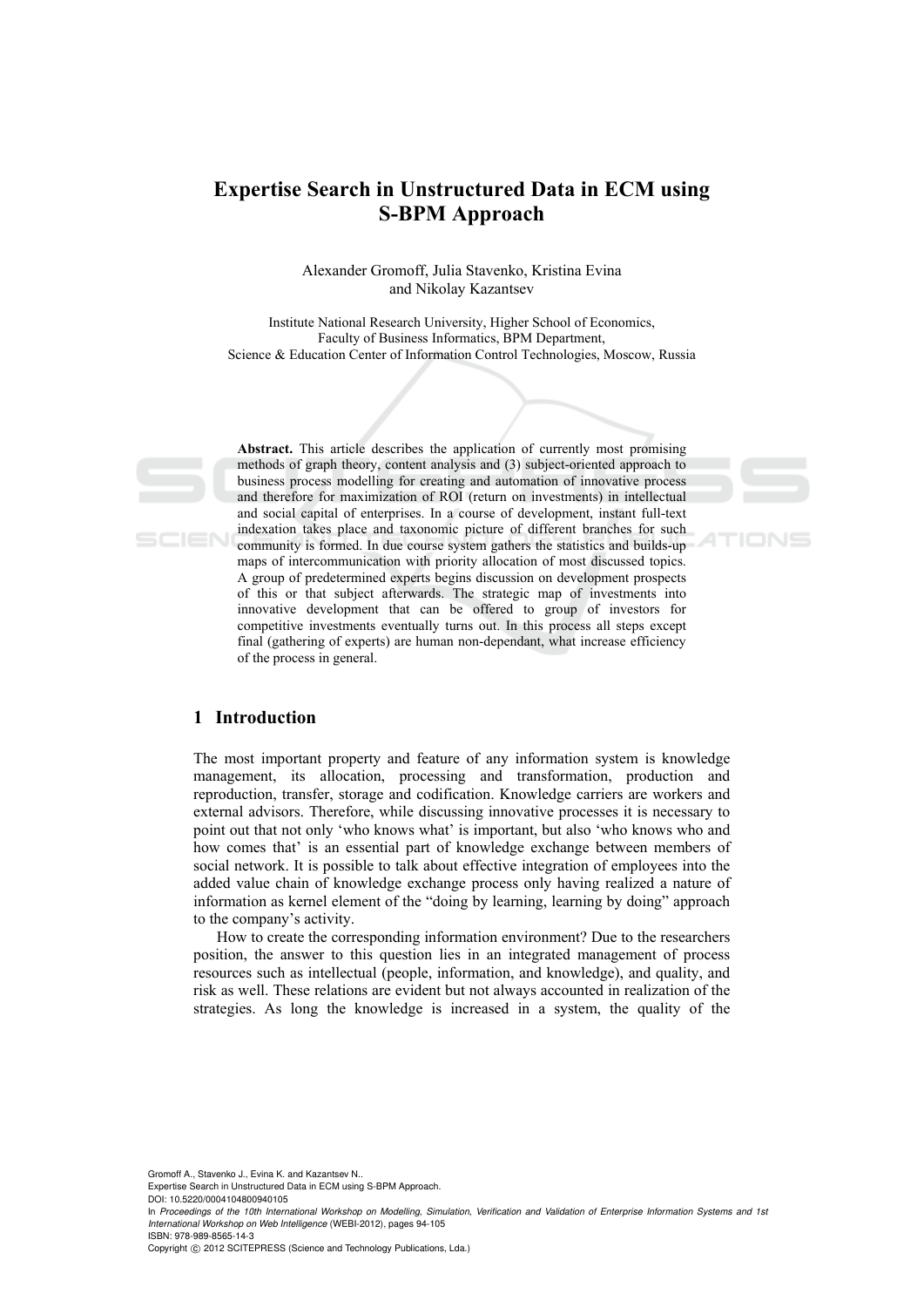corresponding processes is increased this in conjunction  $(K+Q)$  reduce the risk (general and operational), and as a result entropy of that system either stabilized or even reduced, because of the positive knowledge accumulation. And reversely, as soon knowledge is stabilized (stagnate) or even starts to decrease, because of internal or external processes destructing intellectual capital or potential of the system, at that particular moment quality starts to fall down letting operational risk to raise and all that in combination led immediately to increase of entropy of the system in general.

These relations are not un envying at all. In a big system with serious delay in reaction on internal or external changes it often can lead to total system destruction or dissimilation on subsystems till the level when each newly organized smaller system will obtain its level of entropy stability or manageability. That management is possible only by merging social and intellectual capital for obtaining the maximum efficiency. *In medias res,* 'social capital' as net substance connects an intellectual capital; these are interaction patterns, which create advantages to one social group, and, perhaps, barriers to another one.

# **2 Main Problems in Enterprise Knowledge Management**

The main problem, in this case, is that not all types of structures are suitable for knowledge assignment. Everything rides on category of transferred knowledge. Explicit, easily codified knowledge can be hanged over by means of an e-mail, FTP, Internet or fixed in documents. Implicit knowledge, on the other hand, demands direct interaction and experience exchange between two and more employees. For example, presentations exchange, which are shown to employees, is usual practice, and here an exchange of context and expertize, necessary condition for creating such presentation (that has much higher intellectual value), not so simply occurs in companies because of existing organizational and social barriers. For transferring implicit knowledge direct connections with source of this knowledge, based on mutual understanding and trust between the recipient and the sender (mentoring and training condition) has to be established.

### **2.2 Problem 2**

**2.1 Problem 1** 

Next problem in network knowledge exchange is that the required knowledge is not situated often in a zone of employee's visibility, for example, in different clusters of employees in social structure. Social networks have so-called horizon, which is characterized by the degree of nods distance (managers, employees) from each other. It was shown repeatedly that such horizon in social networks represents two distance degrees – direct contacts of nod and their direct contacts of contacts [1]. On the third degree of a distance both the manager and the employee don't understand any more what is going on and this knowledge isn't available for them, except obvious wellknown information which is reachable in the public access.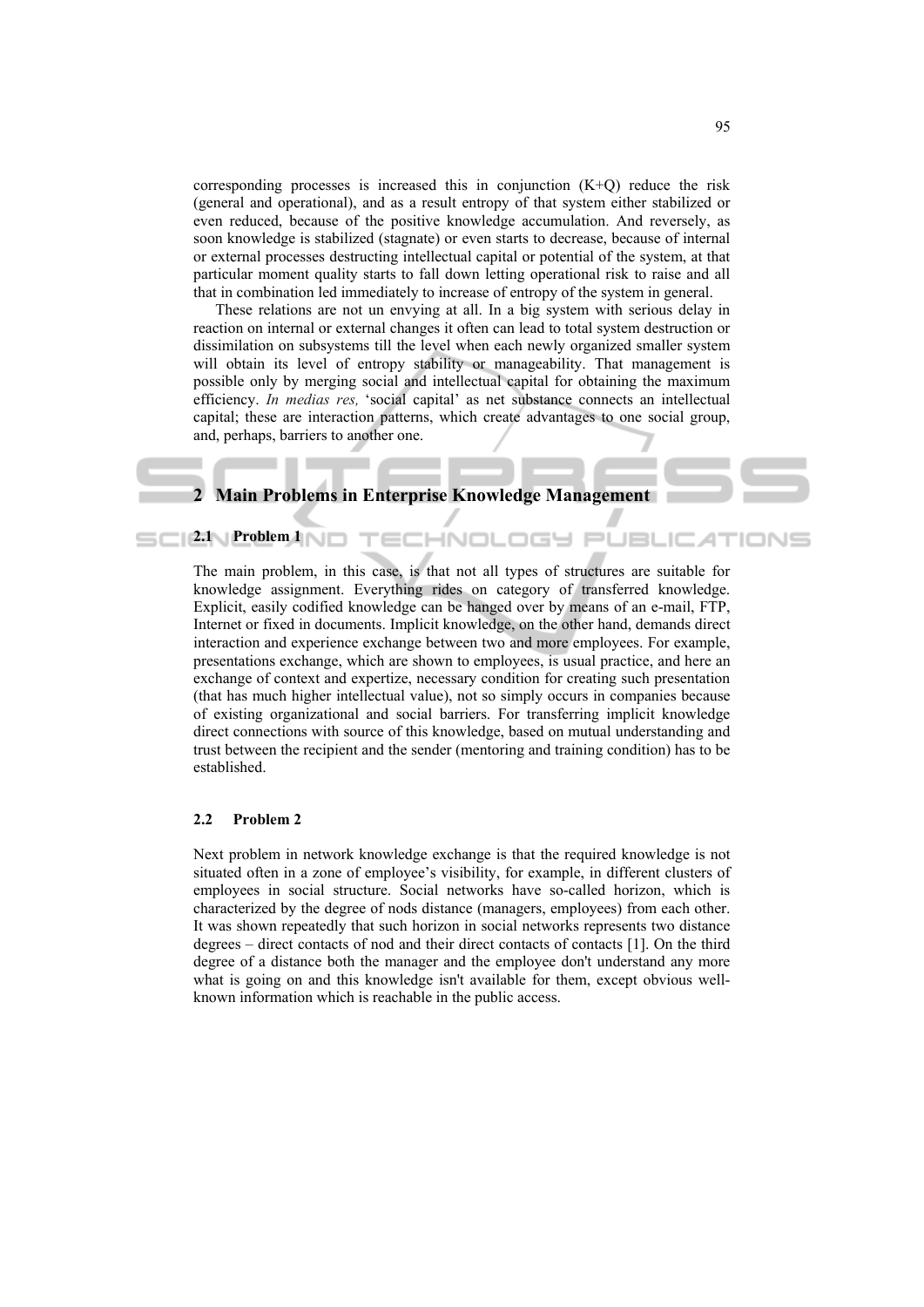Thus, the popular theory that all of us are living in a small world and are connected by "six handshakes» is illusion. Six degrees of a distance are actually a really «big world» for organization and our possibility to find knowledge inside it, is very limited, therefore, in such a case knowledge is considered as inaccessible and often it is necessary «to invent a bicycle» for the solution of the task.

Without deepen discussion the root of this problems is obtained in human being or natural language uncertainty and redundancy, which accumulated with each transfer and finally exceed a thread hold of content identification. That is why hierarchical management structures with more than 3 levels are ineffective and extremely slow reactable.

In our case neither manager nor employee can receive the necessary expertize due to badly designed communications inside the company, mainly because of social and cultural barriers between them. In one's turn, it leads to occurrence of pseudoscientific discussions in blogs, and then transfer of these imaginations in information flows and processes. Bert calls this situation «structural holes» in a network, meaning the existence of communicative spaces that are not connected among themselves [2].

# **2.3 Ex-ante Conclusion**

**All this leads to the problem of social capital management and merger of semantically** close spheres of competences, which are burning issues in knowledge management as a whole. Scientific community is seriously bothered about its own ideas and opinions distribution and more specifically, implementation of these ideas in innovations that should convert future from Value added to Quality added paradigm. The true professionals, gained through the years of experience their unique knowledge, are sure that this knowledge would never be reduced to the elementary business implementation since it simply change a way of 'traditionalism' in business, and very often reduce significantly cost adding chain, what became 'immoral' in modern business world. Otherwise it's impossible to explain the facts of decades delay in implementation of evidently socially beneficial results of investigation in different areas and countries, but this question exceed a frame of the current work.

# **3 Enterprises as Closed Systems**

Before shifting to description of the above-mentioned problems, it is necessary to formulate understanding of modern company as a system. Respectively, at first it is necessary to consider it as a part of system of higher order (for example, knowledge management system) and to allocate properties of this system and its subsystems from the governmental and social points of view.

The most important property and feature of this system is knowledge management, its allocation, processing and transformation, production and reproduction, transfer, storage and codification, as been mentioned above.

Among set of definitions of "knowledge": «Knowledge is information that is *materialized* in course of task or problem solution». There through, in definition of knowledge it is emphasized that it should grow out of an action or some decision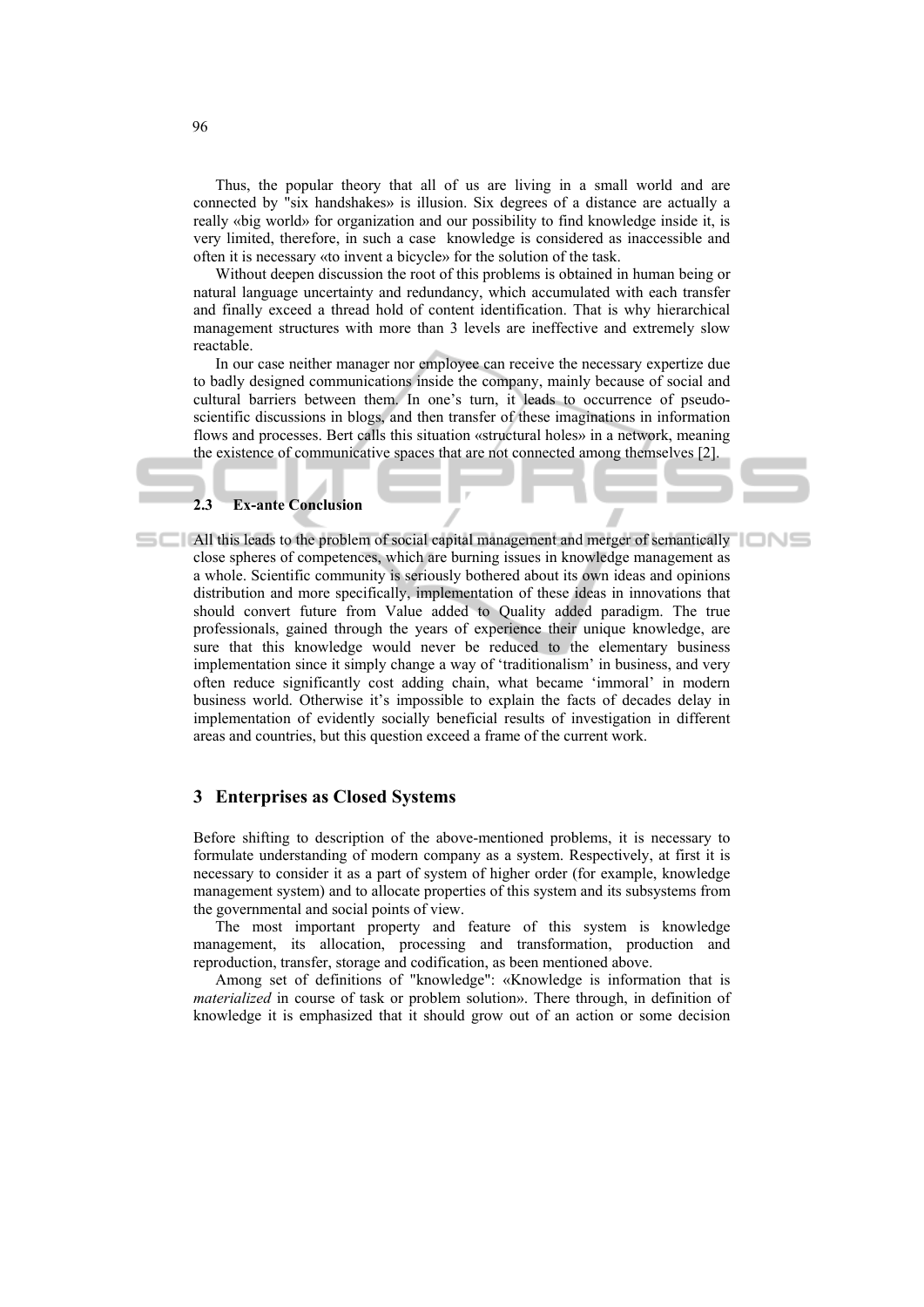process dedicated to obtaining measurable result. If to consider any knowledge one could have, it becomes evident that only application of the particular knowledge is a prove of its existence, otherwise it's just 'a manifestation of a will without potention'.

Still predominates the understanding of knowledge as certain number of definite information, instead of qualitative essence, which develops similar to live organism, self-organizes, cooperates with an environment, breeds and modifies: «Practically any activity represents interaction of data carriers and knowledge. Optimal control of this system consists of integrated process management of resources (people, information, knowledge), quality and risks». It follows thence knowledge exists only in processes which have certain input and target characteristics according to the purposes. These processes have certain nods and problem points. The management integrity in knowledge exchange process consists in necessity for search of continuous balance between volumes of information transferred for understanding, quality of resultant knowledge and risks of updating, commercialization, a prioritization, socialization and environmental friendliness (respect for the environment) of knowledge.

#### $3.1$ **Research Timeliness**

Recently there was a set of researches on the topic of analysis of social networks. which are growing out of their universal exploitation, both in corporate and in social environment. The greatest distribution was received by the egocentric approach based on behaviour analysis of certain person (network nod), explaining social reality as derivative of its intelligent actions and its interaction with other people (nods). In egocentric approach it is possible to allocate the direction of social network analysis from status and role position of network nod point of view and from communicative position (social capital) point of view. For instance, the carried-out researches showed that the degree of social capital of employee influences his promotion [3, 4], increase of salary [5], encouragement from friends and colleagues [6].



Fig. 1. Current trend in knowledge management.

Existing researches on expertise search in a social network contain many achievements in this question. For example, some researchers use text classification for definition of expertise profile of each nod in a network by means of citation analysis [7]. In other research an approach to expert-oriented search in social network [8, 9] was realized on the basis of co-authorship analysis of employees in their documents

IONS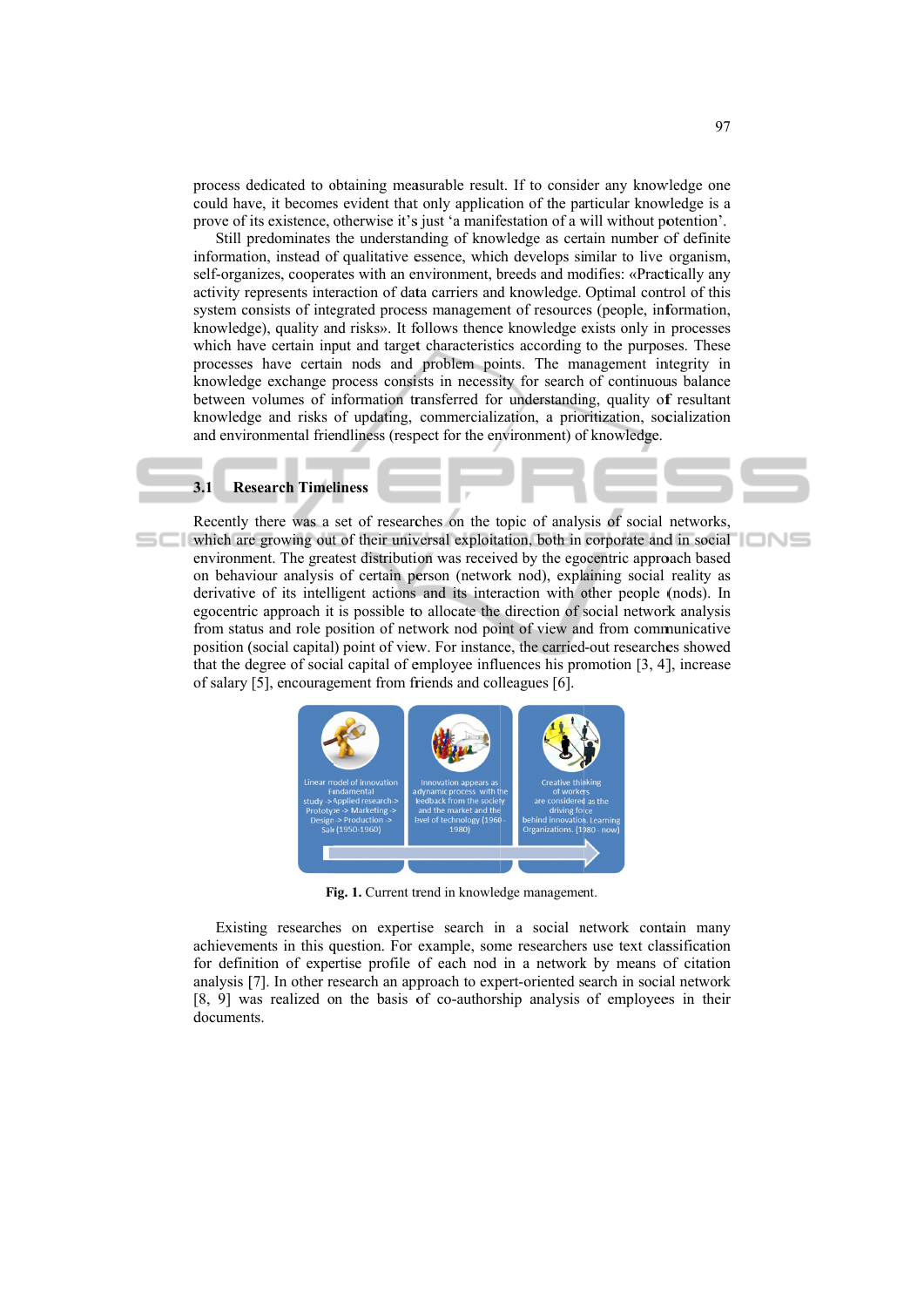# **3.2 Motivation, Methodology, Research Questions**

### **3.2.1 Research Aim**

In this current research the main objective is the creation of innovative process in companies which is based on automation of knowledge exchange between employees. The approach is based on egocentric analysis of a social network and detection of manager and employee competences, in other words, definition of their expertize level.

Accordingly, some kind of virtual community communicating among itself on different topics is created; it is adhered to knowledge exchange process, for example, webinars on various subjects. These workshops are formed at once with a sight on receiving innovative and significant result, at its final stage the mechanism of investors competition takes place.

#### **3.2.2 Methodology**

On first stage the service of expertize search is developed by means of search inquiry creation on corporative portal or in e-mail, as a result the relevant list of experts (the indicator of intellectual capital of the company) is shown. Besides the list of relevance it is necessary to understand, whether this or that expert (employee/manager) is available to communication and adjustment of communication (the indicator of social capital of the organization). Merger of these two functionalities allows to create the two-factor indicator of expertize based on measurement of its intellectual and personal contribution.

On second stage the elimination of communication gaps between experts and efficient knowledge exchange by means of free ideas circulation in company on basis of internal communications. In other words the creation of convenient information environment in order to receive return from employee in form of a relevant independent expert appraisal of problem area. Such environment can be created through the virtue of subject-oriented approach application to automation of innovative processes in organization, where the main emphasis is placed on employees (subjects) reflexivity, in other words on ability to creative potential and self-analysis activization.

## **3.2.3 Research Questions**

#### **Research Question 1**

Expert's identification on user demand (according to concepts in inquiry).

## **Research Question 2**

Expert's social capital measurement in intra corporate expert network for employees ranking.

#### **Research Question 3**

Innovative process management of expertize transfer from one employee to another.

98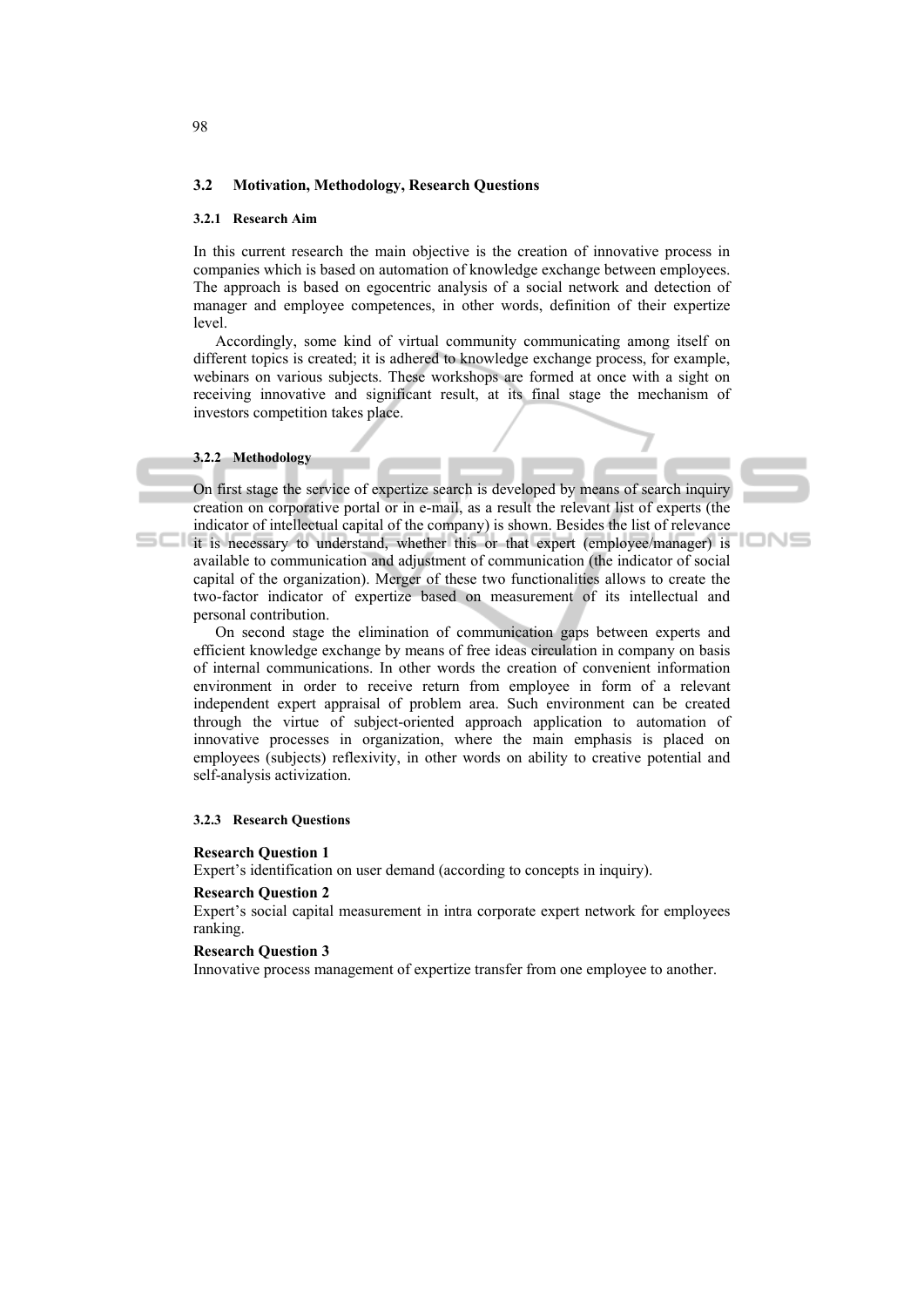# **4 Research Description**

Empirical base of this research is based on real correspondence data of managers and employees for the chosen period of time and unique communications base in the real processes, kindly provided by IT Co. for this particular work. E-mail can give a real backbone for semantic information observation and information on real social network. Implicit expert knowledge contains in text documents which employees exchange and describes their competences.

Essentially, any message in a network, in process of communications, directly or indirectly relating to business activity or business process execution, possesses the value for the analysis. This value can have various aspects as from point of view of solved in this work task (allocation of expert community), and from sociology, psychology and psychoanalysis point of view, besides, certain interest to results of this survey inevitably arises at enterprises security departments (including information security). Unavoidably, there should raise a question of private life rights protection of analyzed community, however, authors of this work would like to evade from discussion on "private life" existence within official duties or business processes.

However, it should be noted that the received results can be used by wide range of experts who are engaged in researches of organized communities for concrete result achievement.

# **4.1 Research Question 1**

The first task is expert's identification on user demand (according to concepts in inquiry). Experts search (people possessing high qualification (competence) of subject domain uses the proved hypothesis that person's qualification strongly correlates with set of characteristic concepts which he uses; these terms are specific to concrete area. In this respect, subject domain for each set of terms can be different and is not connected with cognitive subject domains that is realized by person and is not allocated as separate essence. Now therefore, expert is the person who with high probability understands questions mentioned in the text. In order to separate significant terms from common ones, how it is described above, it is possible to formulate hypothesis that characteristics of rank distribution possess not only dependence on rank from frequency of word usage in the text (Tsipf's law), but also dependence on rank from relative frequency of term usage by the author. For this purpose it is necessary to count up statistics of relative frequency of term  $t_i$  usage for all texts written by the specific employee  $p_i$ 

$$
TF(t_i, p_j) = \frac{m(t_i, p_j)}{\sum_k m_k},\tag{1}
$$

where  $m(t_i, p_i)$  is number of utilization of term  $t_i$  by person  $p_i$ ; total number yof utilization of all terms by person  $p_i$  in denominator

It is possible to assume that significant terms should have strong non-uniform distribution of relative frequency of usage among employees, and common ones – approximately identical relative frequency of usage. Let's construct similar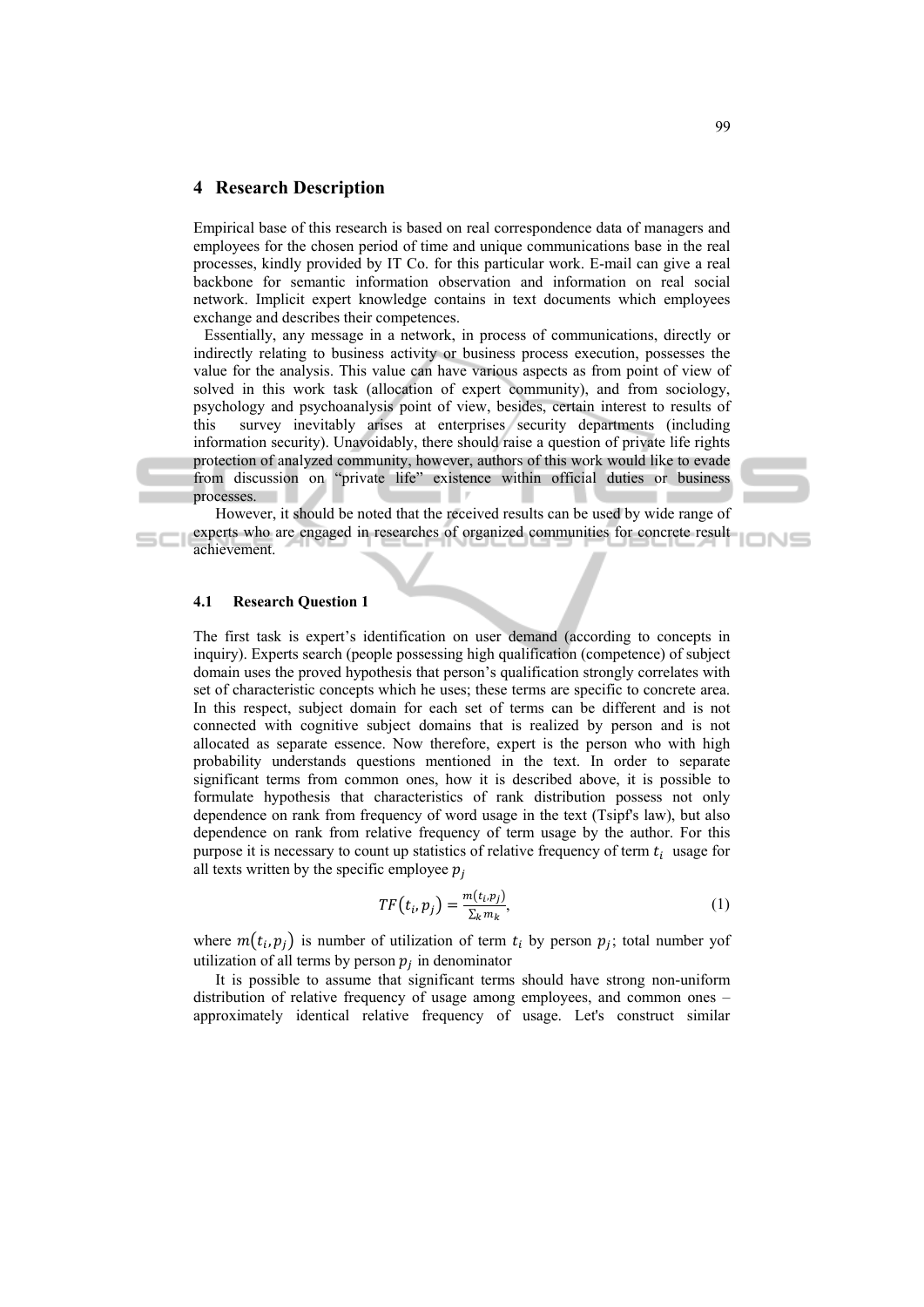

dependences in double logarithmic scale for various terms (see fig. 3) chosen from the employees texts<sup>1</sup>:

Fig. 2. Dependence of relative frequency of term usage written by the author from rank in double logarithmic scale.

It is intuitively clear that such terms as "grant" and «mishustin» are significant so "grant" is the specific term of subject domain, «mishustin» is the proper noun which are notional in narrow range of experts. Terms "project", "information" are common in the chosen subject domain because probability of its utilization by each enterprise employee is approximately the same. Analyzing the diagram it is visible that for significant words and general meaning words the distribution character differs, namely dispersion in observable distribution of relative frequencies of terms usage.

∍ו∧ר

In consequence of the experiment, it is possible to draw conclusion that exactly higher values of dispersion of relative frequency of term usage is that criterion which allows distinguishing significant terms from the common ones. It has to be mentioned that on the basis of dispersion calculation of relative frequency distribution of terms occurrence algorithm it is possible to reveal experts for program service of intra corporate experts search which is based on texts analysis. This analysis is used for formation of limited list of employees (experts) working at the enterprise who are most competent in this or that question. On the basis of expert's lists the intra corporate expert network is formed.

However, receiving one assessed value on dispersion might not be enough in order to get stable result. On this figure the dispersion value for words "august" and "normal" are approximately equal but are they are displaced towards "significant" ones. Whether this means that they should be defined as concepts for the narrow range of experts, categorically "no" as these concepts were allocated at the expense of discussion of the holidays season and conditions of its carrying out (so-called social factor).

The following algorithm allows to essentially extend the definition of expert distribution and to clarify its specifics. Using expert-determined taxonomies for concrete "closeness" processes definition of each specific employee to these distributions by calculating percent of words belonging to taxonomy, from total number of used words employed by the employee, finally, we will receive the distribution vector of personal "closeness" of each employee concerning all (or

 $1$ The empirical base of the research was based on the documents from the e-mails of IT Co.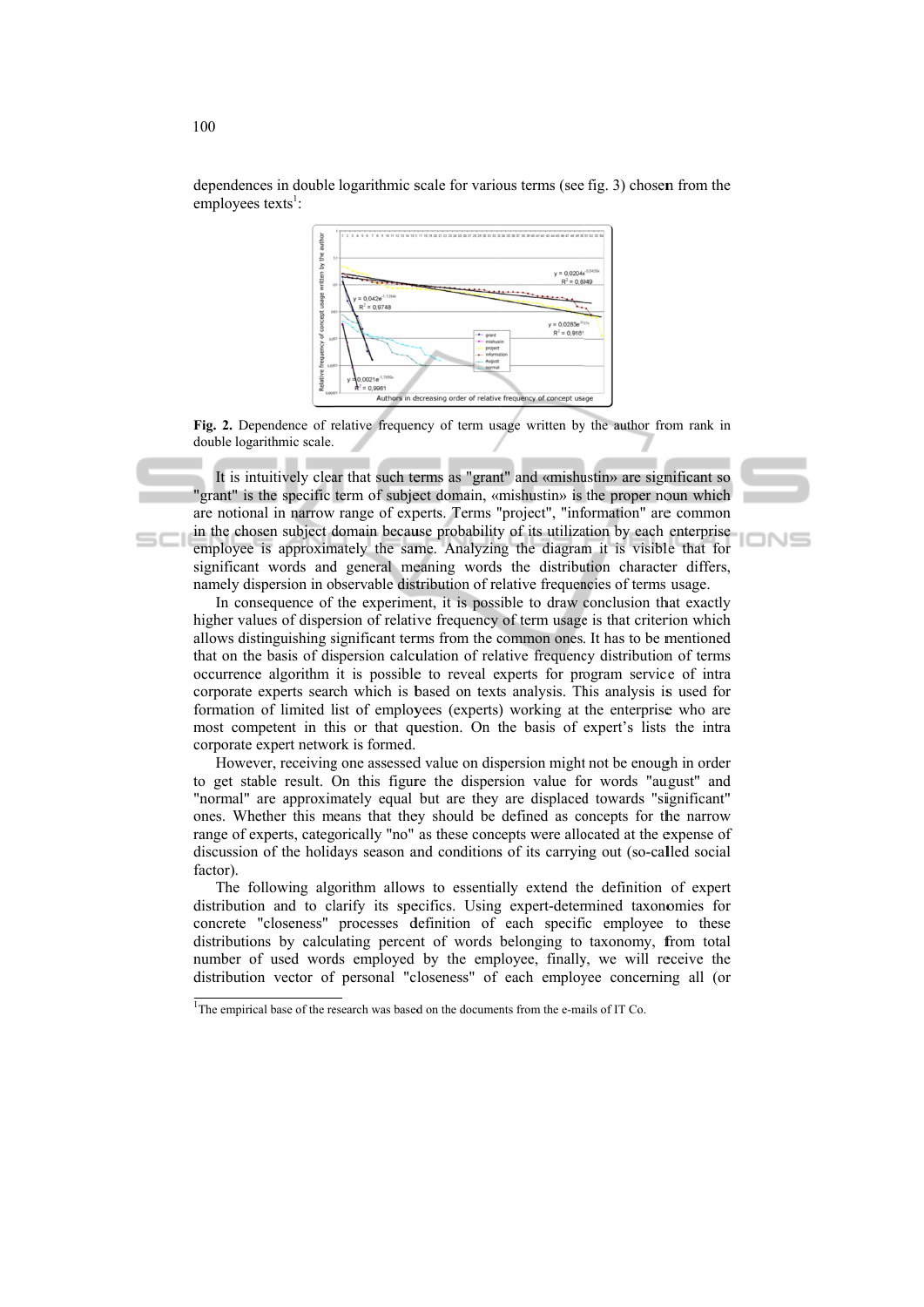allocated) processes in corporation. It is note-worthy, that this representation won't be static or constant, moreover, it is possible to judge adaptability of the specific employee or change of his personal ambitions, interests etc. from speed of its change.

The following chart (Fig.3) depicts change of accents in activity of the specific employee within a year.



Fig. 3. Changes in activity of concrete employee within a year.

The analysis of changing interests or priorities for this distribution remains behind this framework. It is possible to note only that the distribution "anomaly" falling on 4th of June corresponds to the first return week from fortnight business trip of this employee.

Such distributions are unique and can be in many respects comparable with "intellectual prints". Distributions of new subjects, new concepts, and discussion circles are developed analogically; their basic difference from significant or traditional is that till some particular period of time they just haven't occurred. It is unessential that emergence of similar innovation gives the evidence that there is a potential innovative process. Emergence of new words, jargons, new political subjects inevitably will be fixed but this will be question of an expert assessment what has a potential for development and what is language evolution.

#### $4.2$ **Research Question 2**

The second research topic is expert's social capital measurement in intra corporate expert network for employees ranking. Methodological base of research are provisions of modern theory of networks, mathematical linguistics, sociology and psychology. Communications can be presented in form of social system described by means of graph  $G = (V, E)$  where set of V-tops represent employees, and set of Eedges represent connections between employees, expressed in their communications with each other.

Messages exchange among employees can be presented as network structure of interaction – as bigraph. Positioning isn't satisfied by spatial distance. Any position of individual in network is defined by its relations to other positions.

In order to measure social capital it is offered to calculate indicators of nods centrality. Centrality – is indication of how high is the employees social capital, it is based on number of its communications with other network nods. There are three main indicators of centrality:

• Betweenness – shows what influence the nod has for connection of gaps between other nods in network. If network is designed in such a manner that there are no other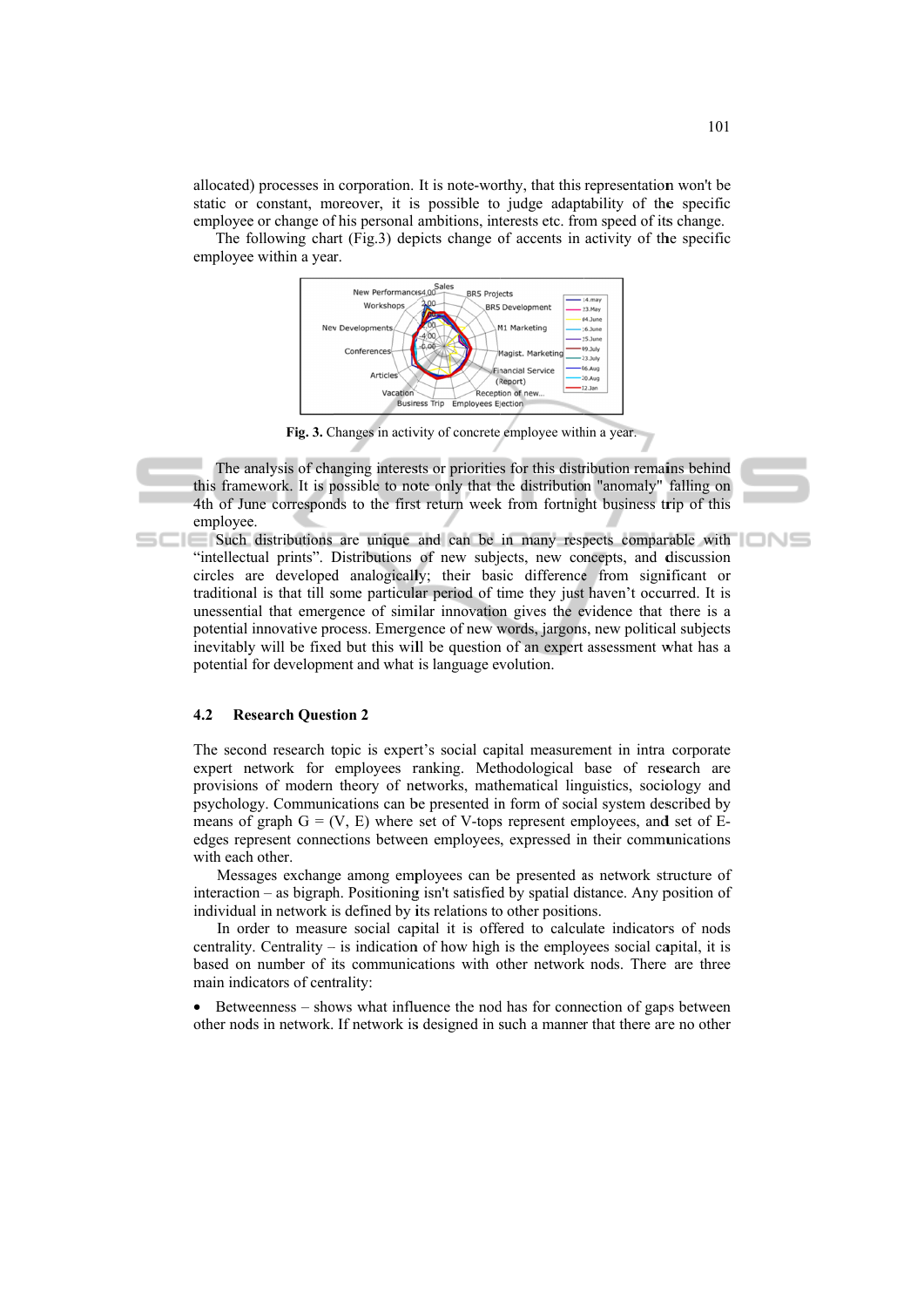ways of interaction of other nods except through this nod, it will have the maximum influence. Removal of nod which has big betweenness indicator will cause break of information flow and will lead to network [10] fragmentation. Such nods act as brokers or doorkeepers as they supervise information flows [11].

• Closeness shows possibility of fast access to information; it is inversion of sum of the shortest distances between each nod and each different nod in network. The fewer the intermediary nods between the current nod and other nods, the lower is the closeness indicator and the higher is the closeness degree[12]. This position is quite advantageous at communications implementation.Than less than intermediary nods between the flowing nod and other nods, the indicator of closeness and subjects is lower than subjects degree of closeness [12] is higher. This position is very advantageous at communication implementation.

• Centrality degree – this characteristic shows who the most active nod in network is. In compliance with networks theory a large number of interactions of nod can not only change nod position in network, but also change positions of other nods. The individual indicator of centrality shows, in what degree the nod is connected by other knots, that is how closely it is connected with group [13].

• Centrality as indicator of centrality of own vector (eigenvector centrality) — nod importance in network [14]. The indicator estimates relative measures for all nods inside network based on to whom nod neighbors have connection.

• Clustering coefficient [15] - degree of nods connectivity in network. This cofficient characterizes tendency to formation of groups of interconnected nods, socalled cliques.

### **4.3 Research Question 3**

The third task is innovative process management of expertize transfer from one employee to another.

Thesis 1: The innovative system should possess ability to support interaction between innovators and experts for carrying out expertize of an innovation.

Thesis 2: The most expedient way of creation and automation of innovative process is application of subject-oriented approach to innovative process management. In such case there are all necessary conditions for realization process and network communities ad hoc and also for brightest development of reflection while creating new knowledge.

For specification of above-mentioned theses let's consider how S-BPM realization in tool system Metasonic (former jCOM1) S-BPM Suite looks.

The model of innovative process in «Process Manager» is designed in such a manner that the subject "Initiator" (the founder of innovation) sends the message "Innovation" to the subject «Experts Search Service» (it not the person but the element of system which is processing information). «Experts Search Service» possesses profiles of enterprise staff, in reply to the demand sends the message to the initiator with candidates of potential investors of intellectual capital and their profiles.

Having analyzed recommendations and profiles of candidates initiator sends the invitation to potential investors «Request for Community Creation» and receives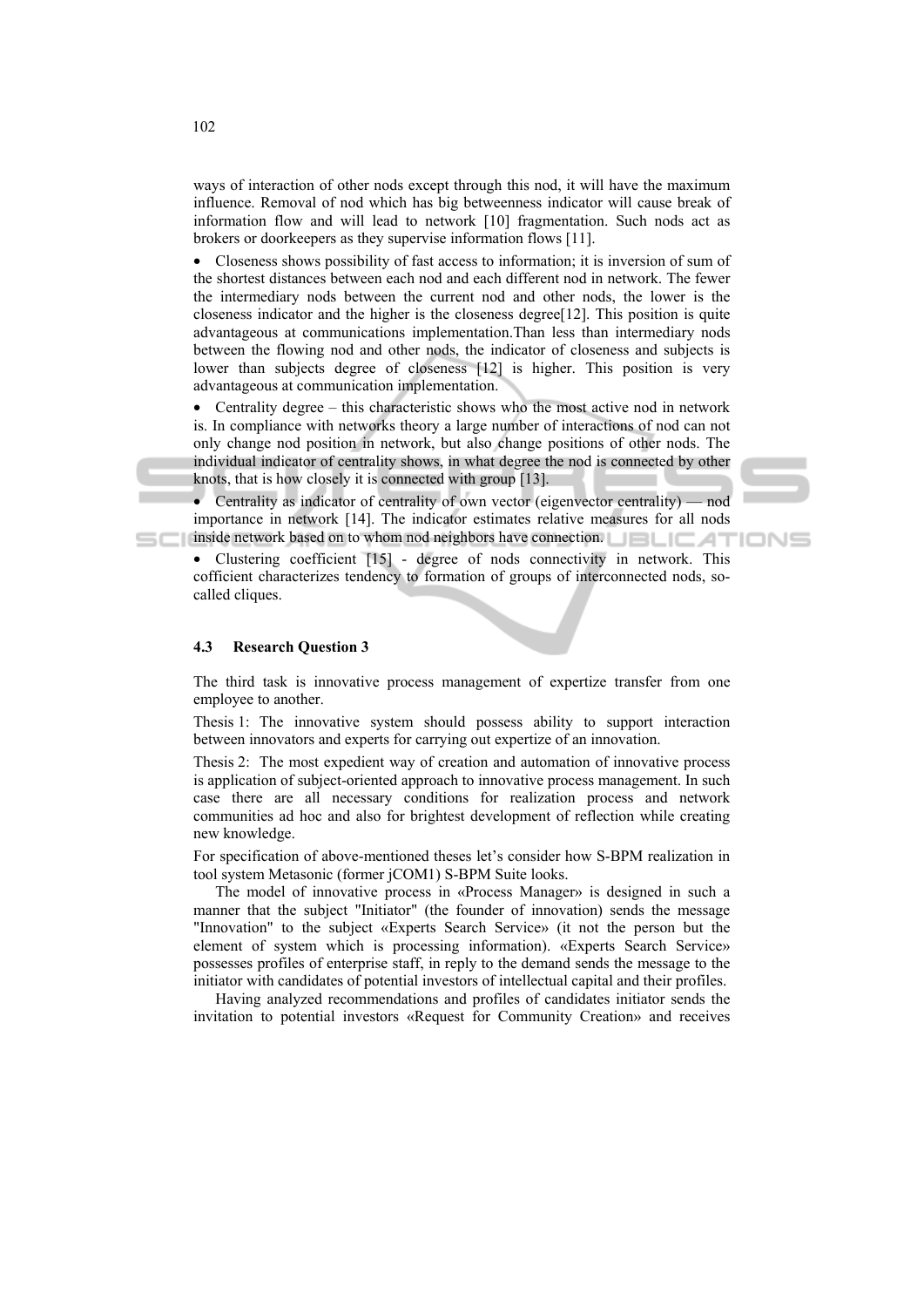approbation «Confirmation of Accedence to Community» or denial. The new community for innovation development is automatically created where all experts who have accepted the inquiry take part. Afterwards the innovation discussion process will occur in expert's community. The potential investor and experts turn into participants of innovative process. After accumulation of intellectual investments of all community participants development of innovation takes place (Fig. 4).



Innovation Process Management (S-BPM point of view).

'ECHNOLOGY

#### 4.4 **Research Conclusion**

ANO

In course of innovative creativity the most essential risk factor is uncertainty and irrelevance of utilized information. Continuous updating of analyzed information and information selection, which is relevant to solving task, is required. Therefore, except workflow system the connection with information services providing reliable, adequate access to relevant information from unstructured sources and services of coding, preservation and access to problem-structured information are necessary.

The described approach on the S-BPM platform allows realization of operative connection to both: multiple services of information access to unstructured information and various DBMS with access to data at level of fields. Thereby, there is an innovative process management system architecture autogeneration which in more mature phases of self-realization can be corrected and analyzed by the experts groups who are responsible for innovative development processes.

# **5** Conclusions

The carried-out research solves three problems:

1) Intellectual capital assessment: experts search (people registered in system as texts authors and possessing high qualification (competence) of subject domain) by concepts, which relative frequency of mention allows to connect it with specific subject domain. Characteristic terms can be in relation of ontological proximity with each other (which means high probability of reference of these terms to one subject domain).

**JBLIC ATIONS**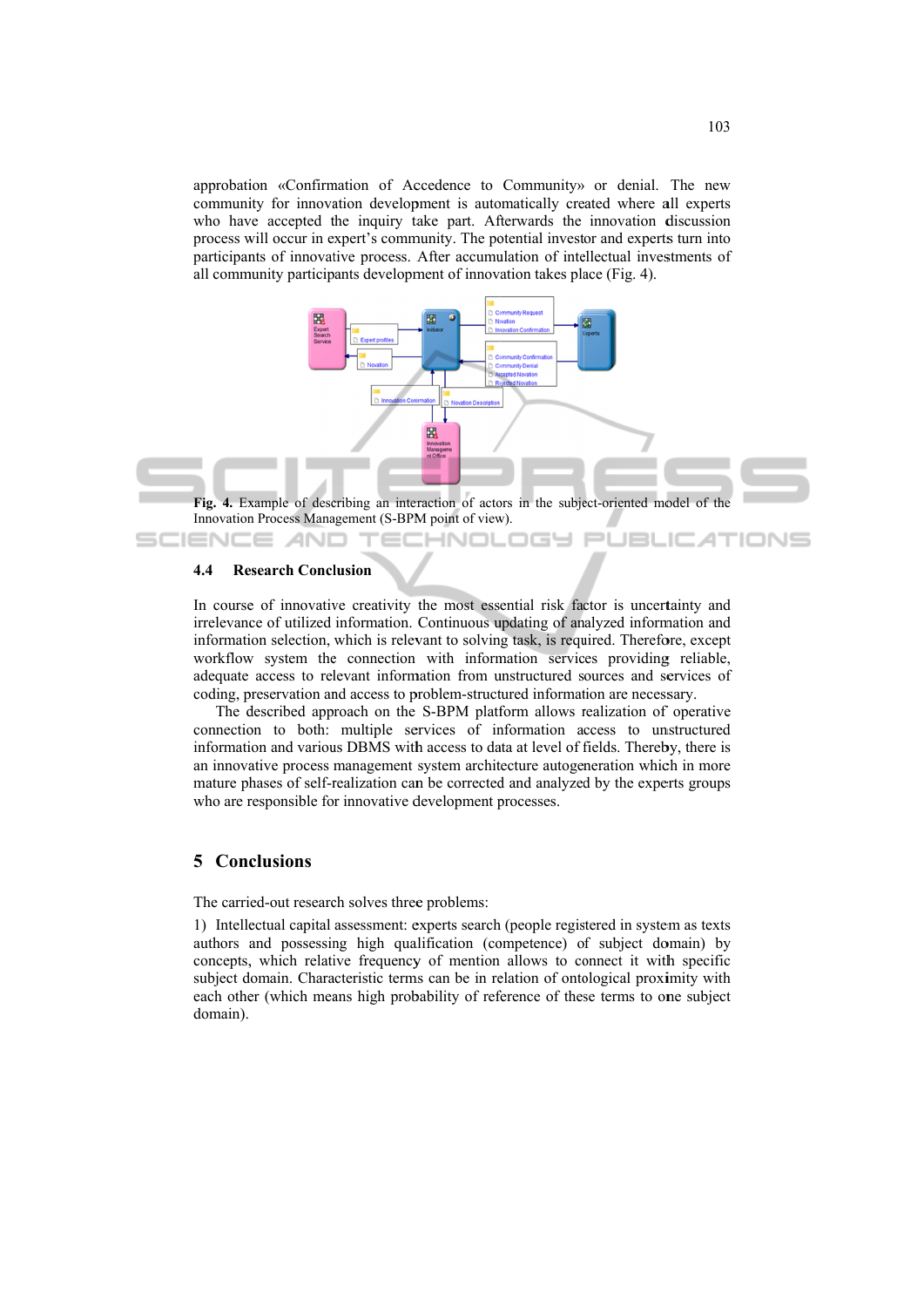2) Social capital assessment: metrics calculation allowing estimation of communication efficiency among experts.

3) Innovative process management: innovations creation and distribution process automation in companies at the expense of independent expertize founded by experts search service and assessment of employees information interaction.

At the moment there already exist solutions of automatic experts search. The HelpNet tool uses information generated by users for creation of an expert profile [16]. One more similar tool is Expert Locator which uses a representative collection of technical documentation written by the employee for creation of expert indexes [17]. Recently NASA's agency presented the Expert Finder [18] solution which uses substances (keywords) allocation for publications submission summaries of user and then builds experts rating in process of inquiries relevance. One more similar system is I-Help [19] – agent system which models user's characteristics for the other employee search who might help him. Vector model is used for the most suitable employee selection from the stated inquiry of allocated information.

The main problem of above-listed options is that they represent the subjective value of employees competence and assume structured information utilization which is created, collected, classifed and exchanged by employees. However, the majority of organizations do not structure information but it actually contains answer to the question who is the expert finally.

**IONS** 

novelty of the expert finally.<br>Novelty of the current research lie in creating means for automatic detection of person who is an expert in what area, effective search of such expertize, informing who from the identified experts is in network and means of communication with him. All this will allow strengthening and accelerating innovative processes in organizations at the expense of favorable information environment creation which simplifies information exchange between employees and allows accumulating, generalization and classification of advanced knowledge.

Quantity of efforts, which have to be made in order to organize innovative process in organization depends on number of factors, such as organization size, automation level, force of social communications in organization and etc. The developed service can be applied as the tool to the solution of experts search problems on corporate portals, in ECM – system and in any other IS accumulating publications data of employees.

The further approaches and results of these studies may be used afterwards for improvement of the incumbent companies as well as for processing and transferring of the complicated unstructured information content within the Enterprise 2.0, joined ventures or modern vertical integrated organization.

# **Acknowledgements**

The given research was held in a frame of the contract № 13.G25.31.0096 with the Ministry for Education and Science of Russian Federation «Creation of hi-tech manufacture of unstructured information processing in cross-platform system on the open-source software basis in order to increase management efficiency of innovative activity of enterprises in modern Russia.